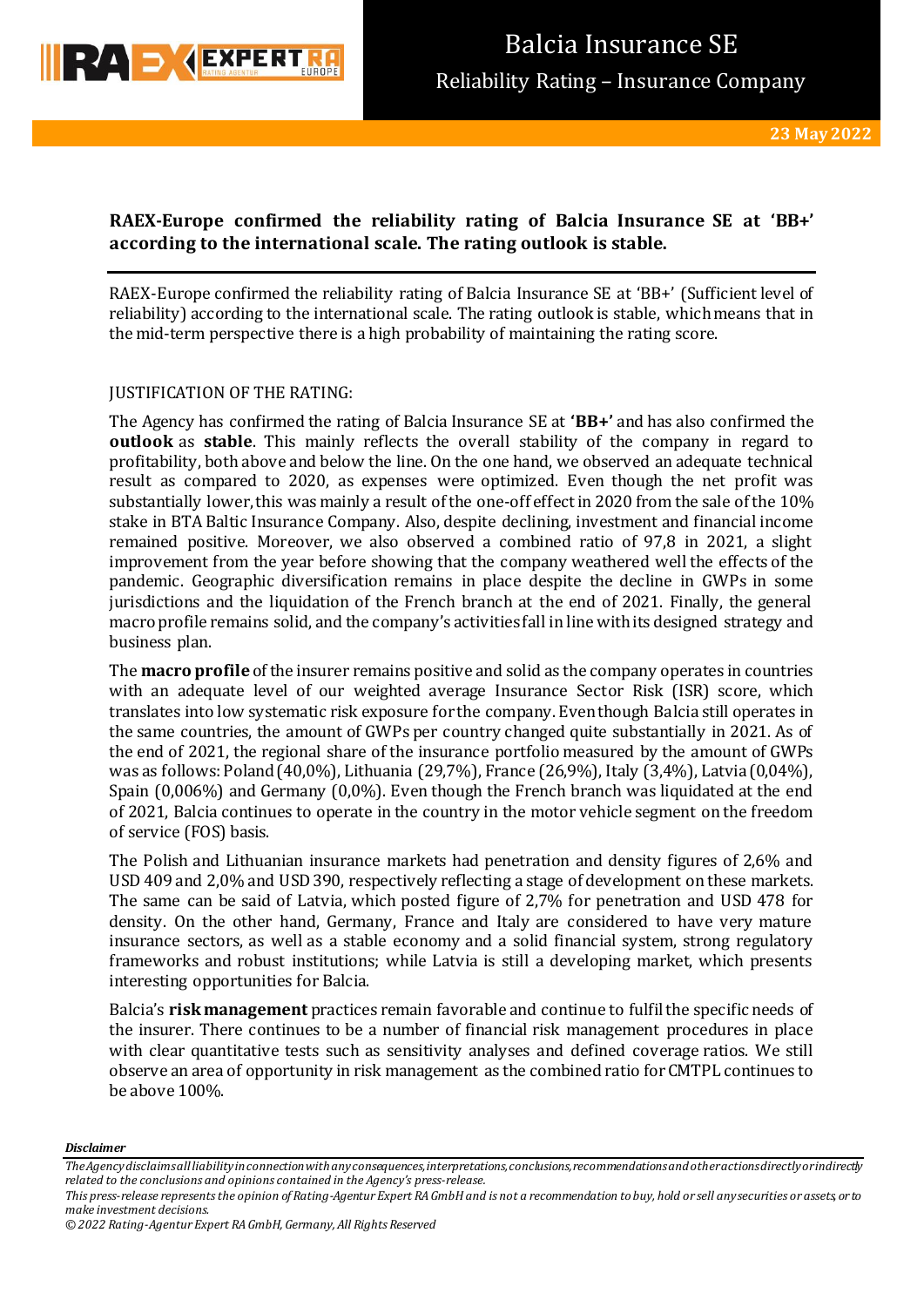

The stability of the **customer base** remained in place in 2021. The concentration of the top-10 clients of the company declined and accounted for 17,6% of the total client base in terms of GWPs as of the end of 2021, while in 2020 the figure was slightly at 21,7%. In addition, the share of each client in the top-10 did not show any signs of concentration as the largest customer, ME TRANSPORTAS UAB, accounted for only 2,2% of GWPs in 2021, while only one new client entered this group. The length of partnership with each of these entities is at least five years, which reduces the risk of the seeking services from a direct competitor and solidifies the customer base position of the company. All of these customers belong to the CMTPL segment. Even though this segment carries lower concentration risk as one single contract has many underlying potential insured events, the margin for this type of product is lower as competition is intense. All of the top-10 clients are from Lithuania.

The **reinsurance policy** of Balcia improved slightly but remains practically unchanged. The quality of reinsurers improved from a year before as 92,4% of the reinsurance partners have credit ratings higher than 'A-' in the international scale, while a share of 7,6% is rated 'BBB'. However, the concentration of transferred GWPs showed a slight increase as the reinsurer with the highest share of total outbound transferred premiums was Swiss RE Europe S.A. with a share of 30% by the end of 2021. In addition, all of the highest risk exposures are reinsured. The largest paid claim (net of reinsurance) for the past five years remains at around 13% of equity altogether, which corresponds to the settlement of two guarantees in Spain and there was no reinsurance involved in these two claims. However, the 10 highest risks currently incurred by the company are partially reinsured well enough that the highest potential retention to equity for a single event is low at 1,98%.

The ratio of **accounts payable** to total assets decreased down to 4,4% in 2021 from 13% of in 2020. This was mainly a result of the normalization of the payables account after an amount of EUR 19 m due to shareholders for interim dividends was paid out. The amount due to insurance creditors remained practically unchanged so did the reinsurance creditors account. The ratio of **accounts receivable** to total assets remained unchanged at 9,3%. Both these figures continue to reflect relatively low indebtedness and reduced credit risk.

Blacia's **solvency capital** requirement ratio continued to hike in 2021 and posted a reading of 180%, while the minimum capital requirement ratio stood at 419%. The improvement was mainly due to an increase in eligible equity of EUR 7,7 m for solvency calculation purposes. The very healthy solvency position of the company gives Balcia the opportunity to expand more aggressively in 2022. The company's Solvency and Financial Condition report 2021 continues to reflect that the capital coverage will be sufficient in the mid-term perspective.

The **investment portfolio** remains liquid and with adequate quality. The quality of the investment portfolio declined slightly due to an increase in issued loans and non-rated investments. We observed the share of investment grade assets go from 88% in 2020 down to 80% in 2021. However, many of the non-rated items are ETFs with good reputation, thus, mitigating the credit risk of the portfolio. The largest spike was observed in loans issued, investments in non-government bonds and shares. On the other hand, we saw an important decline in the share of cash on current accounts. In regard to liquidity, the portfolio remained solid as, according to our calculation, around 88% of assets are highly liquid. Similar to last year, the largest investment remains in Polish sovereign debt with a concentration of 39% of the overall portfolio (rated 'A-' by Fitch, 'A-' by S&P and 'A2' by Moody's). In terms of profitability, the return on investment of the company, was low but solid at around 1,5%. The investment approach from the company is conservative as shown by 80% of investments in instruments rated above 'BBB', as well as a high share of non-rated assets allocation into ETFs.

*The Agency disclaims all liability in connection with any consequences, interpretations, conclusions, recommendations and other actions directly or indirectly related to the conclusions and opinions contained in the Agency's press-release.* 

*This press-release represents the opinion of Rating-Agentur Expert RA GmbH and is not a recommendation to buy, hold or sell any securities or assets, or to make investment decisions.*

*<sup>© 2022</sup> Rating-Agentur Expert RA GmbH, Germany, All Rights Reserved*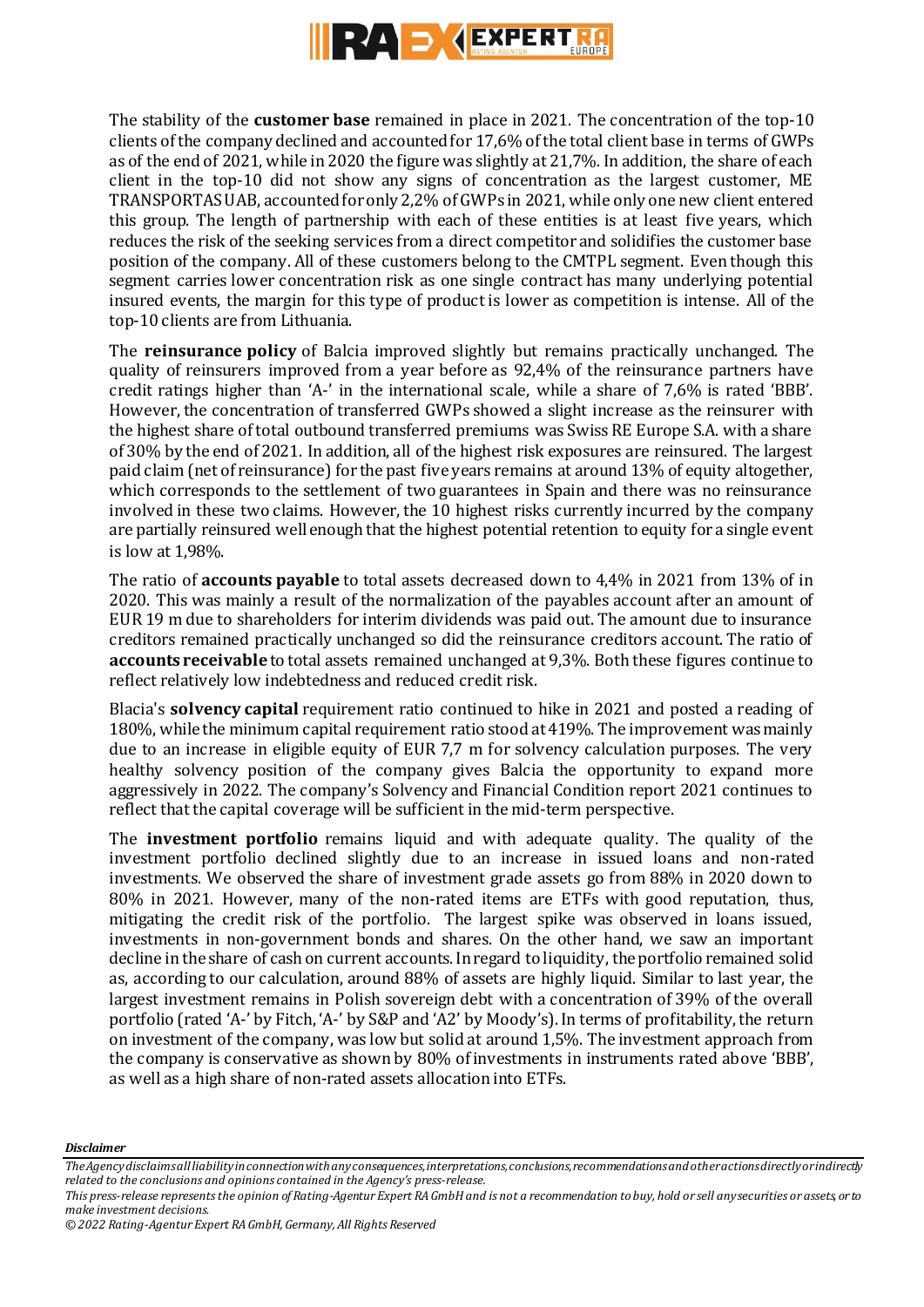

The **financial result**of the company was favorable in 2021, both the technical result and the net profit were positive. The operation profit stood at EUR 1,19 m in 2021, as compared to EUR 86 k in 2020, a substantial increase. This was mainly due to the optimization of acquisition costs, while the rest of element declined practically at a similar pace. Both, net earned premium and net incurred claims declined by about 13% y-o-y as compared to 2020. Even though we saw a decline in volume as a result of lingering effect of the pandemic as well as a restructuring of insurance activities in different location, profit was still optimized.

As previously mentioned, the **technical result** saw some positive advances, as a result, the combined loss ratio improved to 97,8% in 2021, according to our internal calculation. This metric was composed of a loss ratio of 65,6% and an expense ratio of 32,2%, both figure reflecting an adequate management of underwriting risk, optimization of claims handling and reduction in acquisition costs. Observing the results by segment, we can see that the CMTPL went from 108,9% down to 104,5%, while the CASCO segment saw a substantially increase from 67% to 86% in 2021. The net loss ratio for CMTPL insurance was 69,8% and the expense ratio stood at 34,6%, while the same indicators for CASCO hiked up to 58,2% and 28% respectively. We anticipate the technical result indicators to improve going forward as the company has revamped the strategy towards more profitable business lines and a complete administration of the insurance life cycle in Poland.

The net profit of Balcia was favorable in 2021. Despite being substantially lower than in 2020 due to the one-off effect from the gain from the sale of the 10% stake in BTA Baltic Insurance Company, the bottom line was encouraging. By the end of the year, net profit was EUR 2,6 m with ROA at 1,6% and ROE at 6,1%.

The share of the insurer's **insurance portfolio** is still fairly unchanged. As of the end of 2021, the portfolio remained strongly dominated by Compulsory Motor Third Party Liability Insurance (CMTPL) with a share of 76,6%, followed by CASCO insurance accounting for 16,4% of the portfolio, while the property insurance segment is at a distant third place with a share of 2,5% of total GWPs. In regards to regions, the share of the insurance portfolio was as follows: Poland (40,0%), Lithuania (29,7%), France (26,9%), Italy (3,4%), Latvia (0,04%), Spain (0,006%) and Germany (0,0%). Even though the French branch was liquidated at the end of 2021, Balcia continues to operate in the country in the motor vehicle segment on the freedom of service (FOS) basis.

The **strategy** of Balcia, remains consistent and well executed. The plan set out in 2020, which included the introduction and development of a more digital approach, which includes an ecommerce project to deliver products directly to the client, has been successfully put into motion. However, the insurer failed to increase its GWP portfolio significantly in Latvia and Lithuania, as it had planned last year. In Poland, there were big changes as a new operational strategy was implemented and the team was strengthened by recruiting new experts. This, alongside lingering effects form the pandemic, caused GWPs to decline throughout the year. By the end of 4Q 2021, we saw a renew increase in premiums, however, it is in 2022 where we will actually observe the actual result of the newly implemented strategy. In 2021, we also observed an optimization of expenses and claims handling. In Lithuania, we observed a similar story as GWPs declined due to a new strategy being executed. The branch divested from unprofitable segment and increase the level of private insurance. This translated into a higher profit despite lower levels of GWPs. Balcia continues to pull away from the unprofitable property insurance segment in France and it closed its branch by the end of 2021 and the operations are now controlled directly from Riga. However, the insurer continues to operate in the fleet segment of motor insurance. So far, this direction has been proved to be successful as GWPs increased by 23% in 2021 and net profit was EUR 1,6 m.

*The Agency disclaims all liability in connection with any consequences, interpretations, conclusions, recommendations and other actions directly or indirectly related to the conclusions and opinions contained in the Agency's press-release.* 

*This press-release represents the opinion of Rating-Agentur Expert RA GmbH and is not a recommendation to buy, hold or sell any securities or assets, or to make investment decisions.*

*<sup>© 2022</sup> Rating-Agentur Expert RA GmbH, Germany, All Rights Reserved*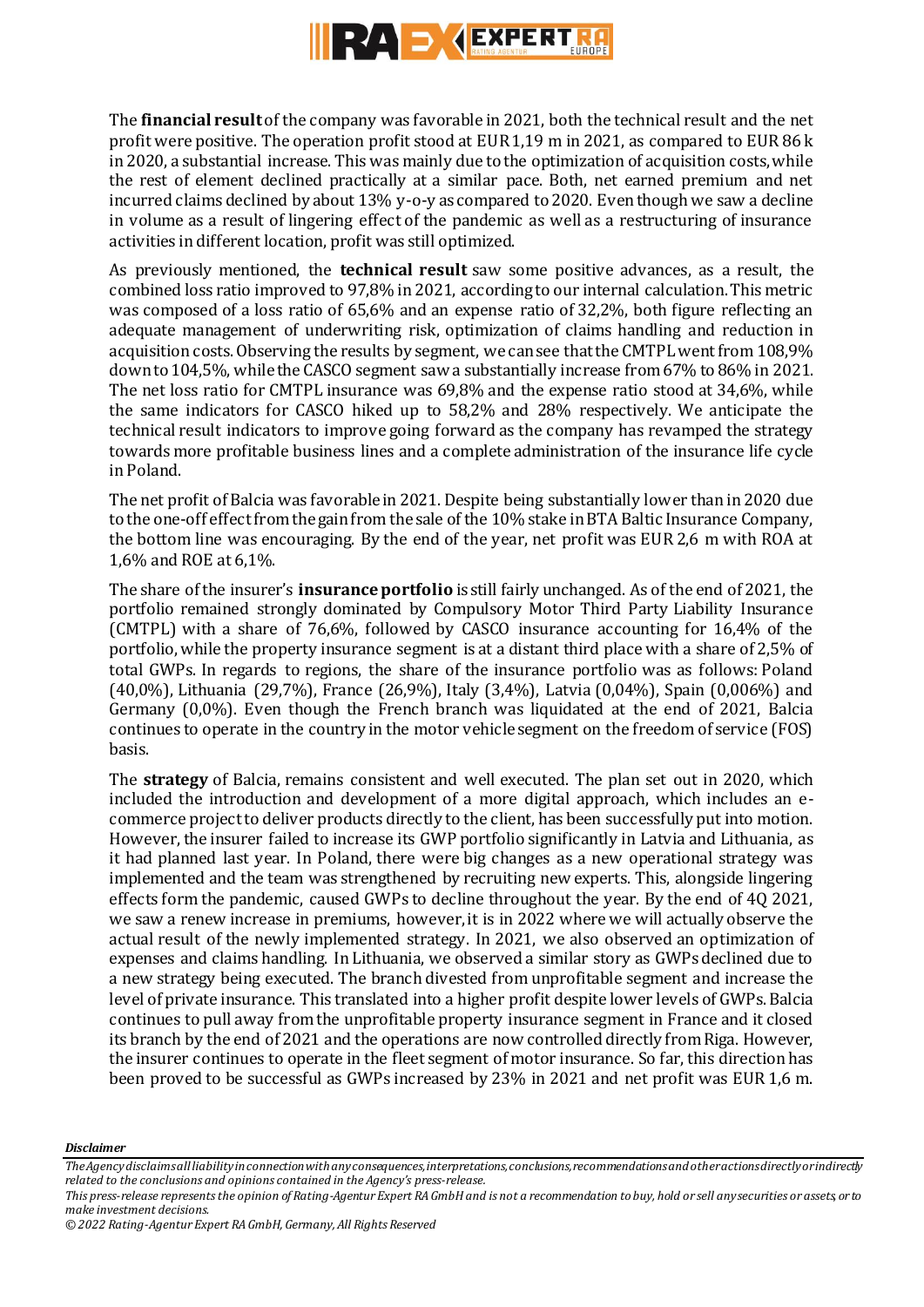

Going forward, we anticipate the company to continue to build on the abovementioned blocks in each of the countries where it operates.

In general, the insurer will continue to divest from unprofitable product segments and regions, increase the level of digitalization and flexible product offering, as well as on building on strong relationships with new partners. Moreover, we also expect Balcia to increase its insurance portfolio in Latvia. The success of the strategy continues to depend on a favorable risk assessment in order to price products successfully and avoid large claims, as well as a favorable claim handling process. In addition, we view as a positive step the IT development in the company as, in the current situation, it is increasingly important to have a solid IT infrastructure in order to handle operations, as well as to develop channels to attract clients and process customers' requests.

Balcia's **dependency on intermediaries**, such as local partners and brokers, remains high as 97% of premiums are generated through these channels. An increase in dependency from previous year, which increases the importance of reliable partnerships with brokers. This strategy has helped Balcia to optimize its operations. The insurer has long-standing relationships in the countries where it operates. Nevertheless, the company's client acquisition costs to GWPs ratio continued to decline and stood at 16% in 2021, while underwriting expenses to earned premiums also declined slightly down to 34% as of the same date demonstrating an effective use of distribution channels.

**Liquidity** metrics remained mixed in 2021. The ratio of liquid assets to total liabilities stood at 89,5% and the ratio of cash to net reserves at 29,4%. Moreover, the net reserves remained well covered by liquid assets by 1,14x.

The company's **market position** is still moderately weak but with a solid stance in its niche markets. Balcia has presence in seven different European markets; four of which belong to the top-5 of total GWPs in Europe. Due to market conditions and restructuring in some branches, the share of GWPs changed in 2021; however, the overall focus and strategy of the company remains in place. Poland, Lithuania and France continue to be the top locations, while Germany, Italy, Latvia and Spain remain with marginal shares.

In terms of non-life insurance sector share of GWPs as of 2021 was slightly reduced in the two main countries where the insurer operates. In Poland, Balcia accounted for around 0,20% of the market share, while in Lithuania it had a share of 2,0%. In both countries, Balcia mainly specializes in CMTPL where, by the end of 2021, it had a share of around 0,5% in Poland and about 6,4% in Lithuania. In 2021, as anticipated in our previous report, we observed a renewed increase in premiums in most markets, as the effect from the pandemic started to fade away. In Poland, the level of non-life insurance GWPs increased by 10,3% in 2021 y-o-y, while in Lithuania the hike was of 8,5% y-o-y as of the same period. Moreover, the price pressure in the CMTPL insurance in Poland remains in place and we still consider that it will remain a challenge to produce some positive yield. Balcia's market position in the rest of the countries is negligible.

The stable outlook is supported by our view that the main rating drivers will remain unchanged in the mid-term perspective.

Internal stress factors:

• Not identified

Internal support factors:

Not identified

ESG Disclosure

*The Agency disclaims all liability in connection with any consequences, interpretations, conclusions, recommendations and other actions directly or indirectly related to the conclusions and opinions contained in the Agency's press-release.* 

*This press-release represents the opinion of Rating-Agentur Expert RA GmbH and is not a recommendation to buy, hold or sell any securities or assets, or to make investment decisions.*

*<sup>© 2022</sup> Rating-Agentur Expert RA GmbH, Germany, All Rights Reserved*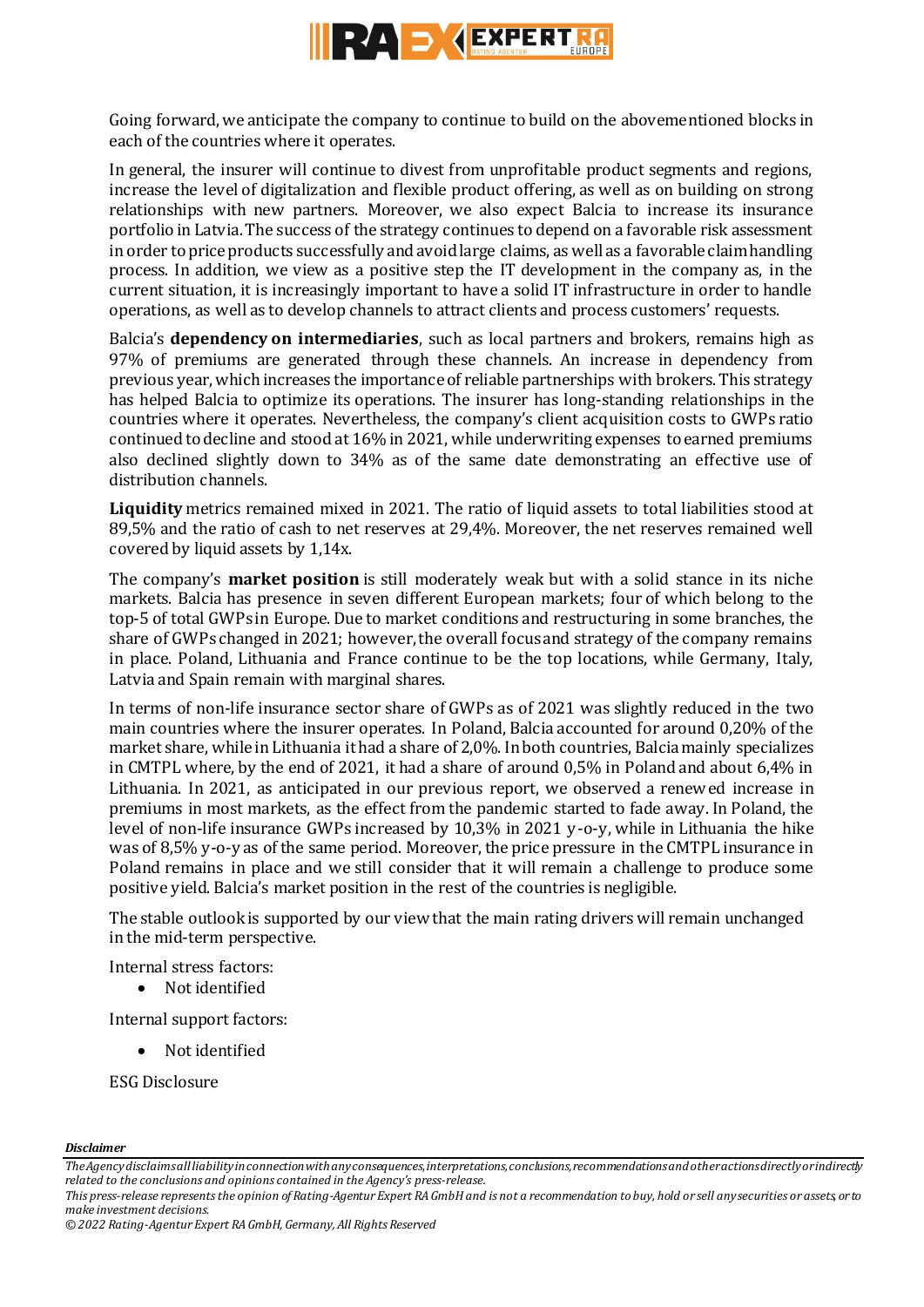

Inherent factors:

 Compliance with regulation, Owners' reputation, Shareholding structure, Changes in the shareholding structure for the year, Strategy of the company, Level of transparency, The auditor for IFRS reports, Human resources and management, Quality of reporting, Risk management structure, Insurance risk management, Credit risk management, Market risk management, Liquidity risk management, Operational risk management, Geographical diversification of the insurance portfolio.

Drivers of change factors:

• None.

## SENSITIVITY ASSESSMENT:

The following developments could lead to an upgrade:

- Consistently positive technical and investment profitability metrics;
- Improvement in underwriting risk management;
- Continued increase in geographic and product diversification alongside a stable consolidation of the market position in one or several of the markets where the company operates.

The following developments could lead to a downgrade:

- Consistently high incurred claims and operating expenses which would maintain a negative technical result;
- Continued deterioration of the main liquidity and solvency metrics.

## COMPANY PROFILE:

Balcia Insurance SE is an insurance company based in Latvia which is currently focused on nonlife insurance products, mainly CMTPL, CASCO and Property Insurance. The main operations, measured by GWP, are in Poland, Lithuania and France with a smaller scale of operations in Italy, Germany, Spain and Latvia. The GWPs of the company as of end-2021 amounted to EUR 50,9 m, its assets were equal to EUR 185 m and equity was EUR 53 m.

For further information contact:

Responsible expert: Hector Alvarez, Associate Director of RAEX-Europe +49 (69) 3085-45-00, 1213 [alvarez@raexpert.eu](mailto:alvarez@raexpert.eu)

Reviewer: Mikhail Kaptsov, Rating Analyst of RAEX-Europe +49 (69) 3085-45-00, 1216 [kaptsov@raexpert.eu](mailto:kaptsov@raexpert.eu)

**Rating-Agentur Expert RA GmbH (RAEX-Europe)** Walter-Kolb-Strasse 9-11, 60594 Frankfurt am Main, Germany

*The Agency disclaims all liability in connection with any consequences, interpretations, conclusions, recommendations and other actions directly or indirectly related to the conclusions and opinions contained in the Agency's press-release.* 

*This press-release represents the opinion of Rating-Agentur Expert RA GmbH and is not a recommendation to buy, hold or sell any securities or assets, or to make investment decisions.*

*<sup>© 2022</sup> Rating-Agentur Expert RA GmbH, Germany, All Rights Reserved*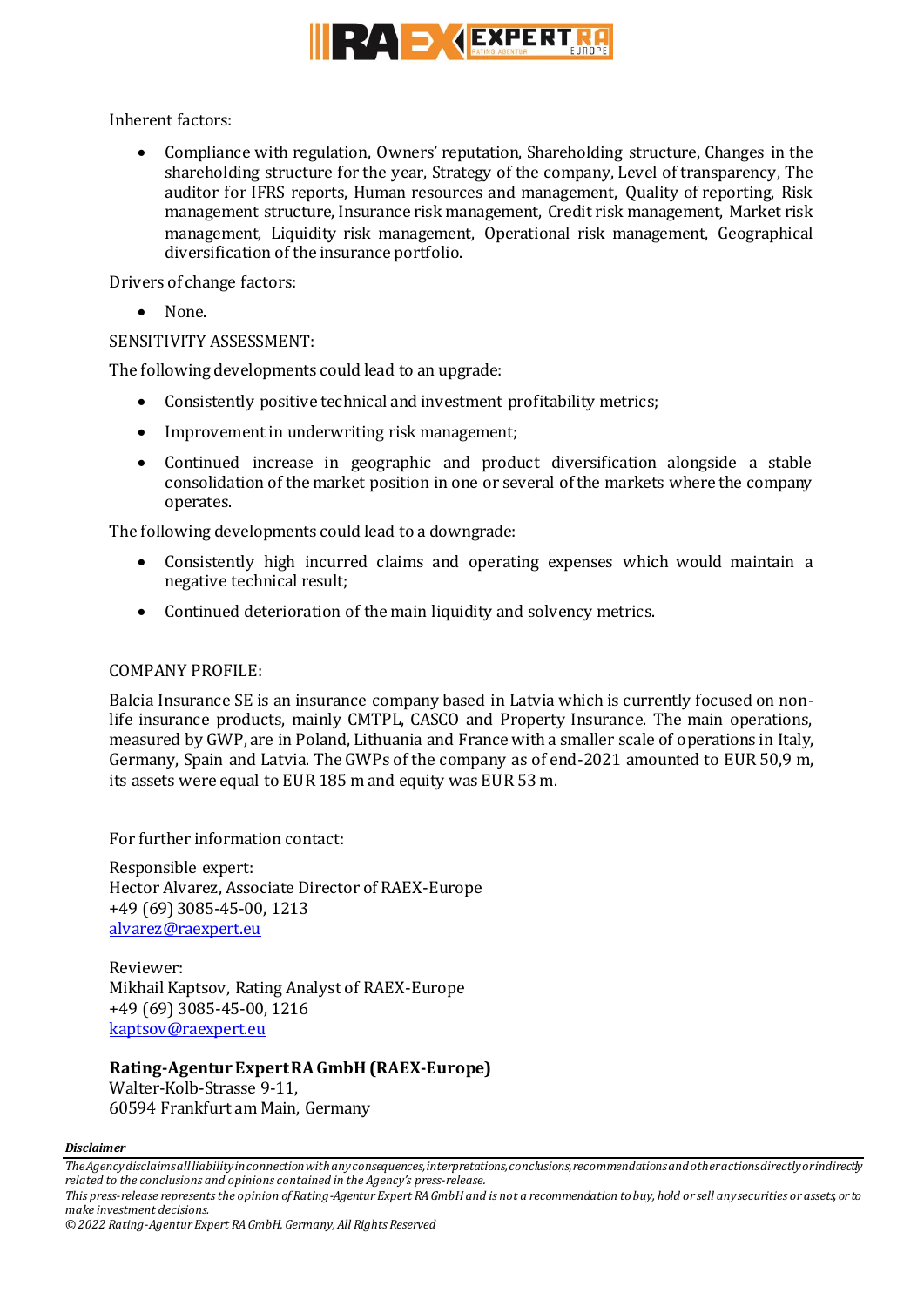

+49 (69) 3085-45-00 E-mail[: info@raexpert.eu](mailto:info@raexpert.eu) [www.raexpert.eu](http://raexpert.eu/)

*Disclaimer* 

*The Agency disclaims all liability in connection with any consequences, interpretations, conclusions, recommendations and other actions directly or indirectly related to the conclusions and opinions contained in the Agency's press-release.*

*This press-release represents the opinion of Rating-Agentur Expert RA GmbH and is not a recommendation to buy, hold or sell any securities or assets, or to make investment decisions.*

*© 2022 Rating-Agentur Expert RA GmbH, Germany, All Rights Reserved*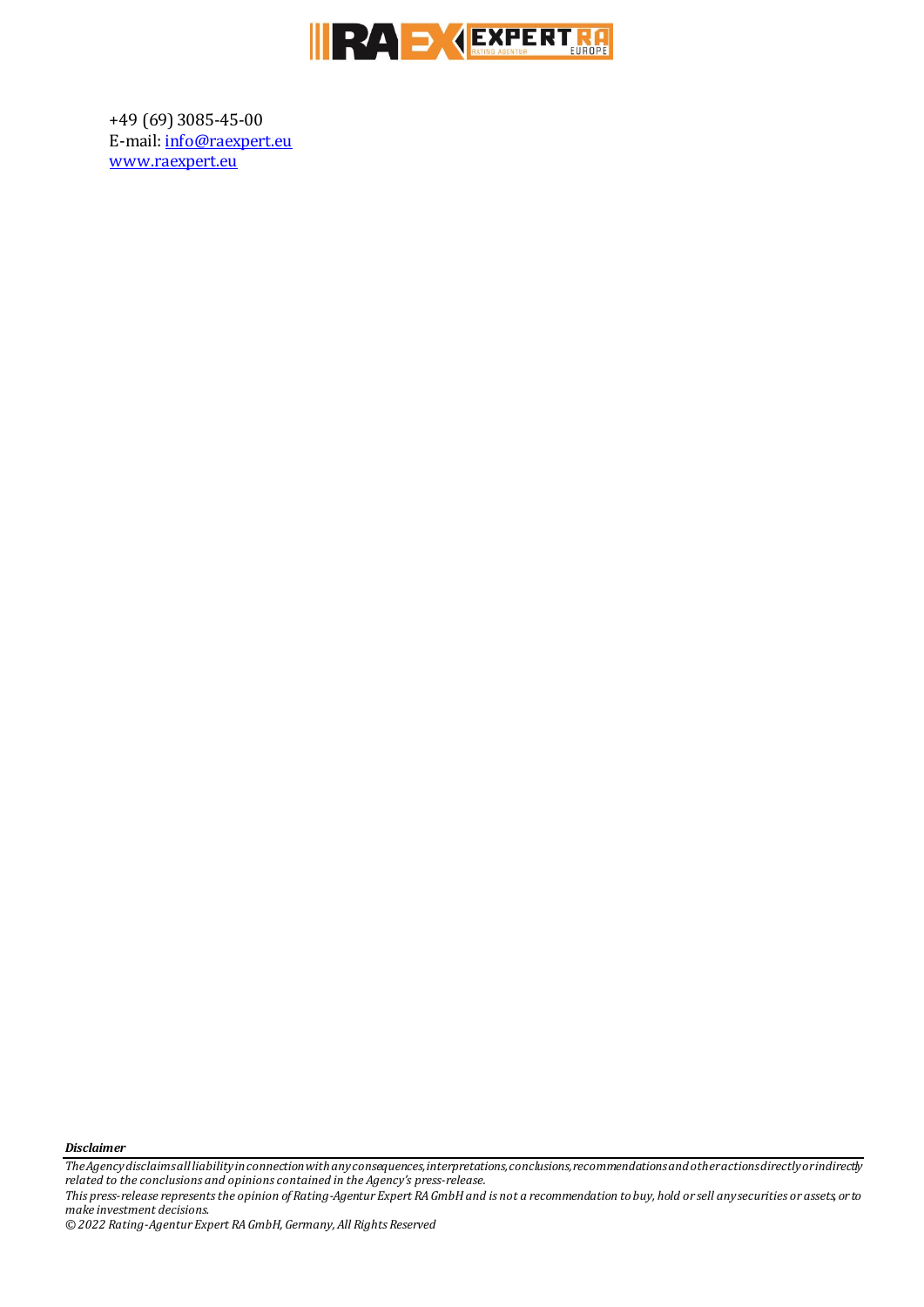

## RATING HISTORY:

| <b>Date</b> | <b>Review reason</b> | <b>Rating Score</b> | <b>Outlook</b> |
|-------------|----------------------|---------------------|----------------|
| 15.05.2021  | Scheduled review     | $BB+$               | Stable         |
| 15.05.2020  | Scheduled review     | $BB+$               | Negative       |
| 15.05.2019  | Scheduled review     | $BB+$               | Stable         |
| 15.05.2018  | Scheduled review     | $BB+$               | Stable         |
| 15.05.2017  | Initial assignment   | BB                  | Stable         |

*Disclaimer* 

*The Agency disclaims all liability in connection with any consequences, interpretations, conclusions, recommendations and other actions directly or indirectly related to the conclusions and opinions contained in the Agency's press-release.*

*This press-release represents the opinion of Rating-Agentur Expert RA GmbH and is not a recommendation to buy, hold or sell any securities or assets, or to make investment decisions.*

*© 2022 Rating-Agentur Expert RA GmbH, Germany, All Rights Reserved*